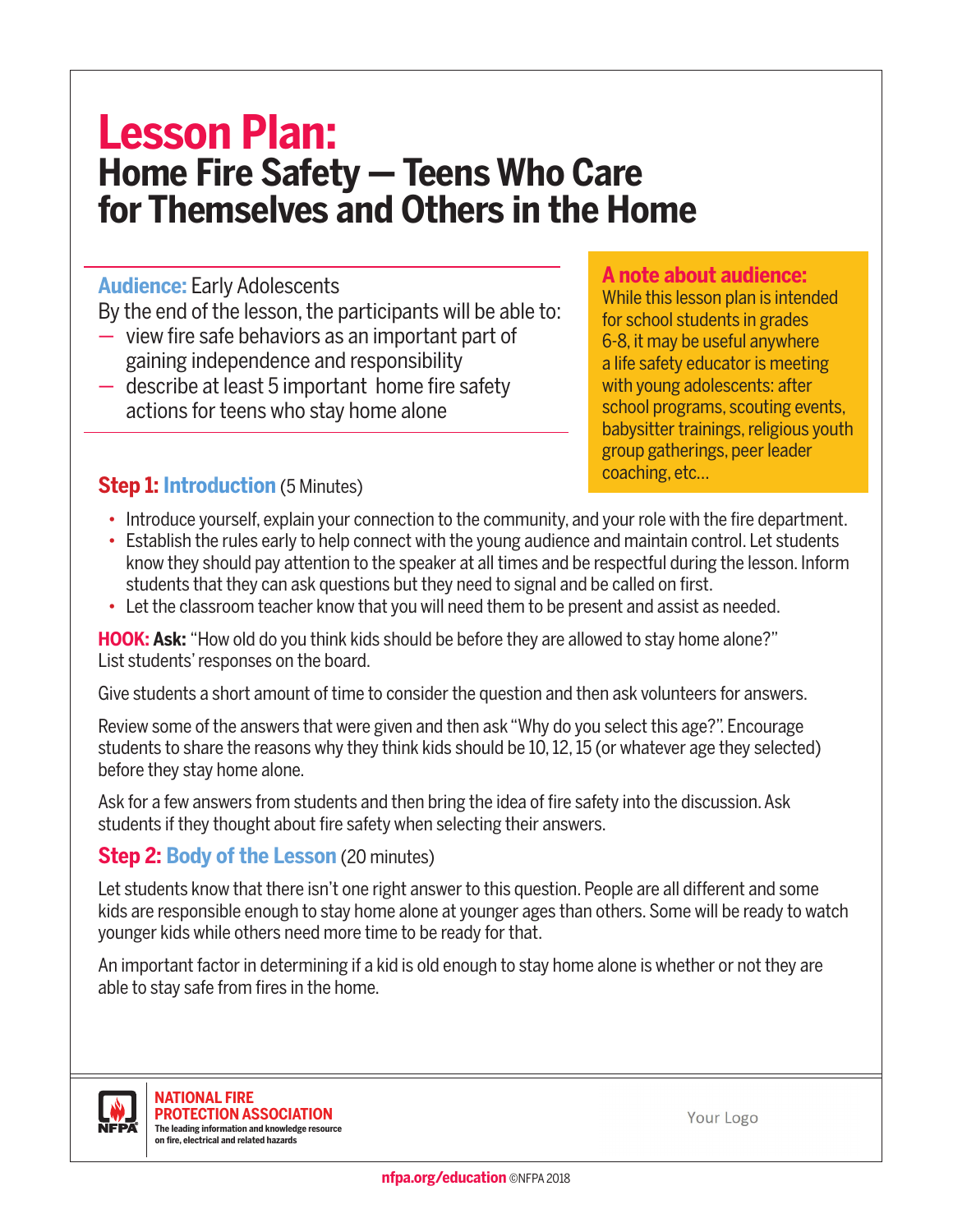### **Lesson Plan: Home Fire Safety — Teens Who Care for Themselves and Others in the Home**

Ask students to predict which fire safety behaviors would be important for kids who stay home alone. Make a list of the suggestions they provide. Use the opportunity to review basic fire safety behaviors not included on the list.

Be sure to make the discussion interactive with lots of questions and to correct any misconceptions. Sample questions are included below. Review the *NFPA Educational Messages Advisory Committee (EMAC) Desk Reference* to ensure you are providing current and accurate fire safety messages.

Some core fire safety behaviors to cover include:

- Have a home escape plan with an outside meeting place; Know that the sound of a smoke alarm is a signal to get out of the house; Be able to unlock all doors and windows that could be used as emergency exits. (Review EMAC Chapter on Home Fire Escape.)  **Ask:** What sound does a smoke alarm make? What are some examples of outside meeting places?
- Only use the stove, oven or microwave if you have been taught how. Stay in the kitchen while cooking. Keep anything that can burn away from the stove. If cooking on the stove, keep a pan lid close by. If a pan catches fire, slide the lid over the pan to put out the fire and turn off the burner. If younger children are in the home, keep them at least 3 feet (1 meter) away from the stove, oven or microwave. (Review EMAC Chapter on Cooking.)

**Ask:** Why do the flames go out when a person slides a lid over a burning pan?

- Know how and when to get help: What is an emergency? Have access to a phone and know how to call 9-1-1. (Review EMAC Chapter on Home Fire Escape.) **Ask:** What information should you share with the dispatcher if you need to call 9-1-1.
- Do not use matches or lighters. Keep them away from young children. (Review EMAC Chapter on Matches and Lighters.)

**Ask:** What should you do if you see matches on the counter when you are babysitting?

- If you have space heaters in your home, give them space! Keep anything that can burn at least 3 feet (1 meter) away from space heaters. (Review EMAC Chapter on Heating.) **Ask:** Besides a space heater, what are some other things in the home that need at least 3 feet (1 meter) of open space?
- If you get burned while cooking, run the burn under cool water for 3-5 minutes. Call an adult to let them know what happened so they can determine if medical attention is needed. (Review EMAC Chapter on Burns.)

**Ask:** Why is it important to ask an adult if a burn needs to be seen by a doctor?

You should learn and practice these behaviors when there are adults present so that you are prepared when you are home alone.

Remember that if there is a fire, your only job is to get yourself and other children out of the home to safety.

- Don't try to locate the fire.
- Don't gather belongings.
- Get everyone out first and then call the fire department.



**NATIONAL FIRE PROTECTION ASSOCIATION The leading information and knowledge resource on fire, electrical and related hazards**

Your Logo